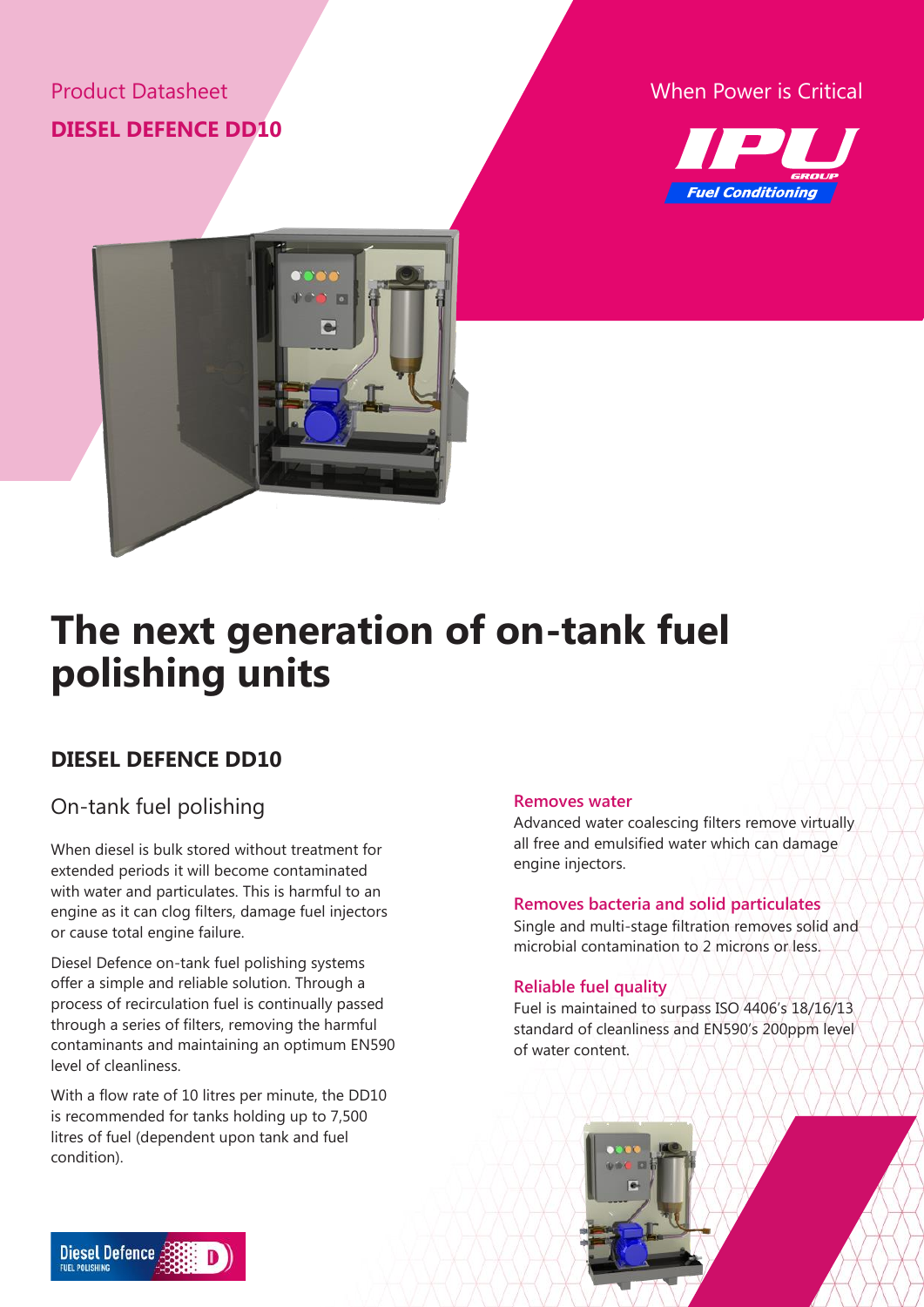### Product Datasheet

## **DIESEL DEFENCE DD10**



## **Specifications**

#### **Performance and Features**

| Flow rate (litres per minute) | 10                                      |
|-------------------------------|-----------------------------------------|
| Suggested tank size (litres)  | $2,500 - 7,500$                         |
| Voltage (volts)               | 230                                     |
| 7-day timer                   | Yes                                     |
| IP Rating of enclosure        | 65                                      |
| Filter change alarm           | Yes                                     |
| Water in fuel alarm           | Yes                                     |
| Fuel bund alarm               | Yes                                     |
| Low flow rate alarm           | Yes                                     |
| E-stop alarm                  | Yes                                     |
| Particulate filter (µm)       | 2, 10, 30                               |
| Finishing filter $(\mu m)$    | No                                      |
| Water removal filter          | Yes                                     |
| Water absorbing filter        | Nο                                      |
| Alarm beacon                  | Nο                                      |
| Touch screen controller       | No                                      |
| Dimensions                    | 800mm(h) x 600mm<br>$(w)$ x 400 $mm(d)$ |

- Long term protection for fuel
- Maintains the quality of stored diesel
- Improves the reliability of critical systems
- Treats the fuel before it reaches the engine or day tanks
- Circulates fuel to prevent build up of contamination in stagnant parts of the tank

#### **Standard Features**

- Single stage filtration
- Water coalescer
- Particle filtration down to 2 microns
- Push button and 7-day timer start/stop
- Fuel isolation cut off solenoid
- Filter blocked/change alarm warning
- Water drain alarm warning

#### **Optional Features**

- Enclosure (vented with extractor fan)
- Manual water drain with water capture
- External Alarm Beacon
- Main filter element choices 2, 10 and 30
- Available flanged for 'pipe in pipe' connection

### **Additional Services**

- DieselCheck Fuel Testing
- ClearTank Fuel Cleaning
- ADV Fuel Stabilisation



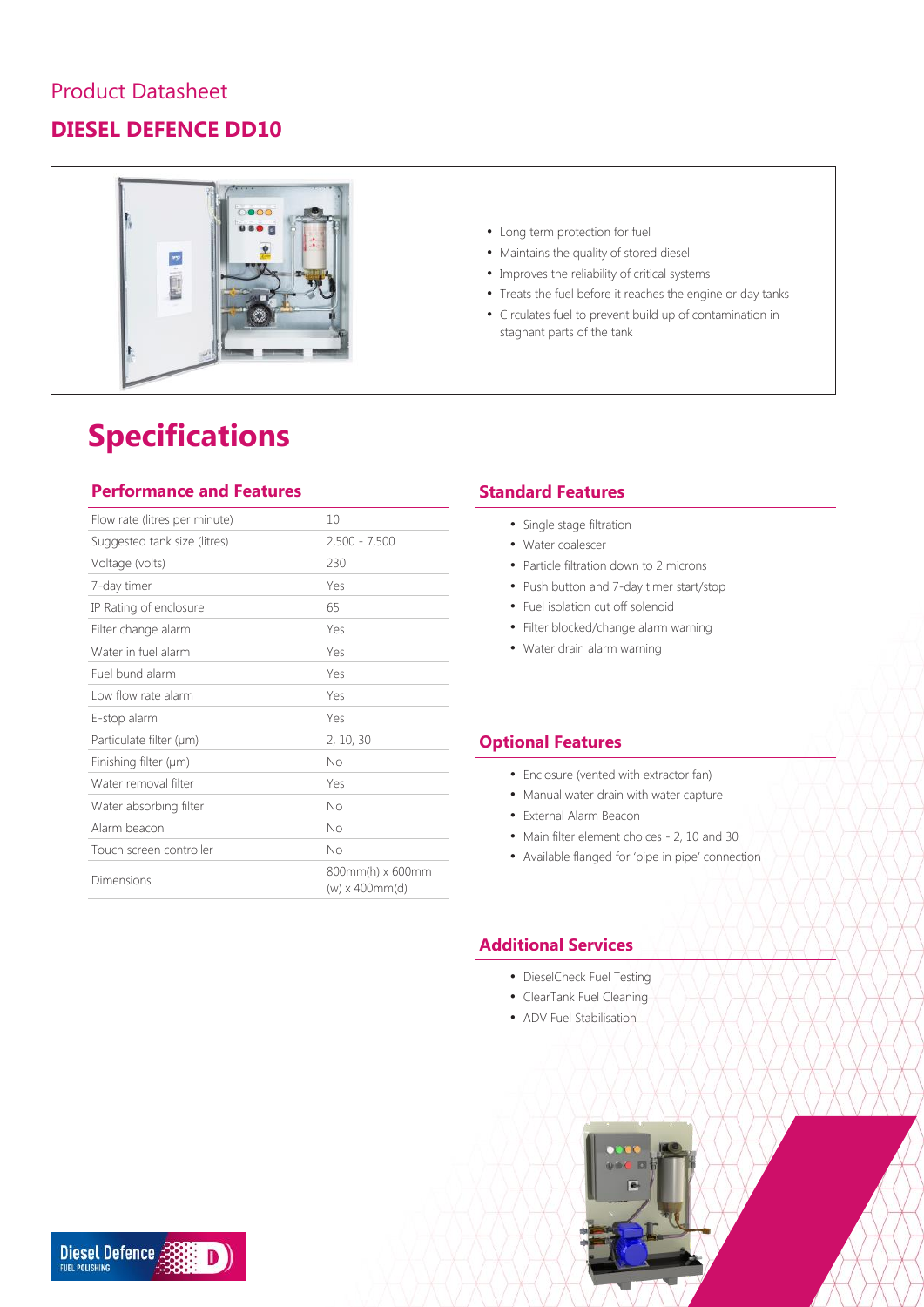## Product Datasheet **DIESEL DEFENCE DD10**

## **Layout**